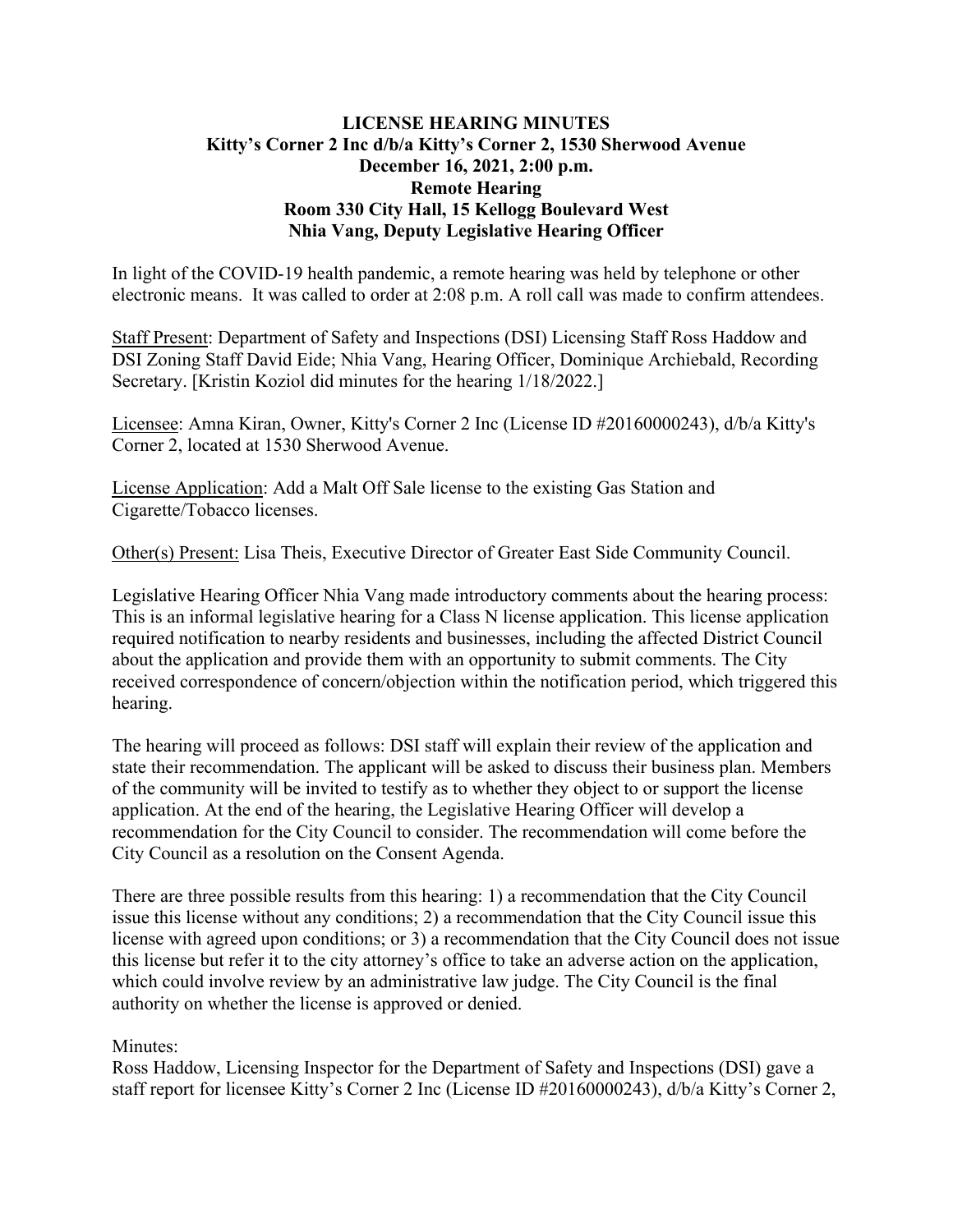located at 1530 Sherwood Avenue, to add a Malt Off Sale license to the existing Gas Station and Cigarette/Tobacco licenses located at 1530 Sherwood Avenue

DSI is recommending the following condition for the Second-Hand Dealer – Auto Vehicle license:

1. Temporary window signs placed between the height of four (4) to seven (7) feet above grade shall not cover more than thirty (30) percent of this window space area and cannot block views into the clerk or cashier station.

Mr. Haddow stated that there was one letter of opposition received from the Greater East Side Community Council/District 2 Planning Council. Building review is not applicable; Zoning is recommending approval; and Licensing is recommending approval with conditions.

David Eide, Zoning Inspector for the Department of Safety and Inspections stated that Zoning did review the application however since liquor licenses are in the licensing code and not the zoning code, there was nothing additional for Zoning to review.

Ms. Vang next asked Ms. Kiran to testify. She asked her to talk about the business: history, hours of operation, number of employees, floor plan etc.

Ms. Amna Kiran gave a brief description of the business. She stated that this business is open seven days a week, Monday-Friday from 7:00 a.m. to 9:00 p.m. and weekends from 8:00 a.m. to 9:00 p.m. There are currently three employees at this location. Ms. Vang asked about her history of owning businesses like this. Ms. Kiran said that she and her ex-husband have other locations and she currently manages a location in Fridley. This Saint Paul location's license has always been in her name, but she is taking over everyday management of it. She is also a licensed teacher, though she is not currently teaching. She will be splitting her time between the Fridley and Sherwood Avenue locations. When she is not on site, there is another manager on site. This would be Ms. Kiran's first liquor license. Ms. Vang asked if Ms. Kiran understood the current license condition and the penalty matrix that accompanies the condition, including agreeing to the condition.

Ms. Vang next asked for more information about staff training and how they would handle unruly costumers or difficult situations. Ms. Kiran explained that staff goes through training when they are hired, they have an emergency button at the register, and tell staff to wait for the Police and not get involved directly. If a situation occurs that is unusual, the staff will sit down and talk about it. Ms. Kiran gave an example of recent upgrades to the store in response to a robbery incident. She also walked through the recent camera upgrades to the store for the interior and exterior of the store. She is planning to increase the number of cameras from 8 up to potentially 16. Ms. Vang next asked about the parking lot areas including the lighting. Ms. Kiran said she recently had the lot restriped and that the lighting had been replaced in the past year. There have been no complaints about the lighting, and she feels it is at the appropriate level to not be intrusive and still allow the cameras to capture clear images.

Ms. Vang asked for more information about the trash complaints/illegal dumping and wanted to know the frequency of the garbage pick-up for this location. Ms. Kiran said the hauler comes